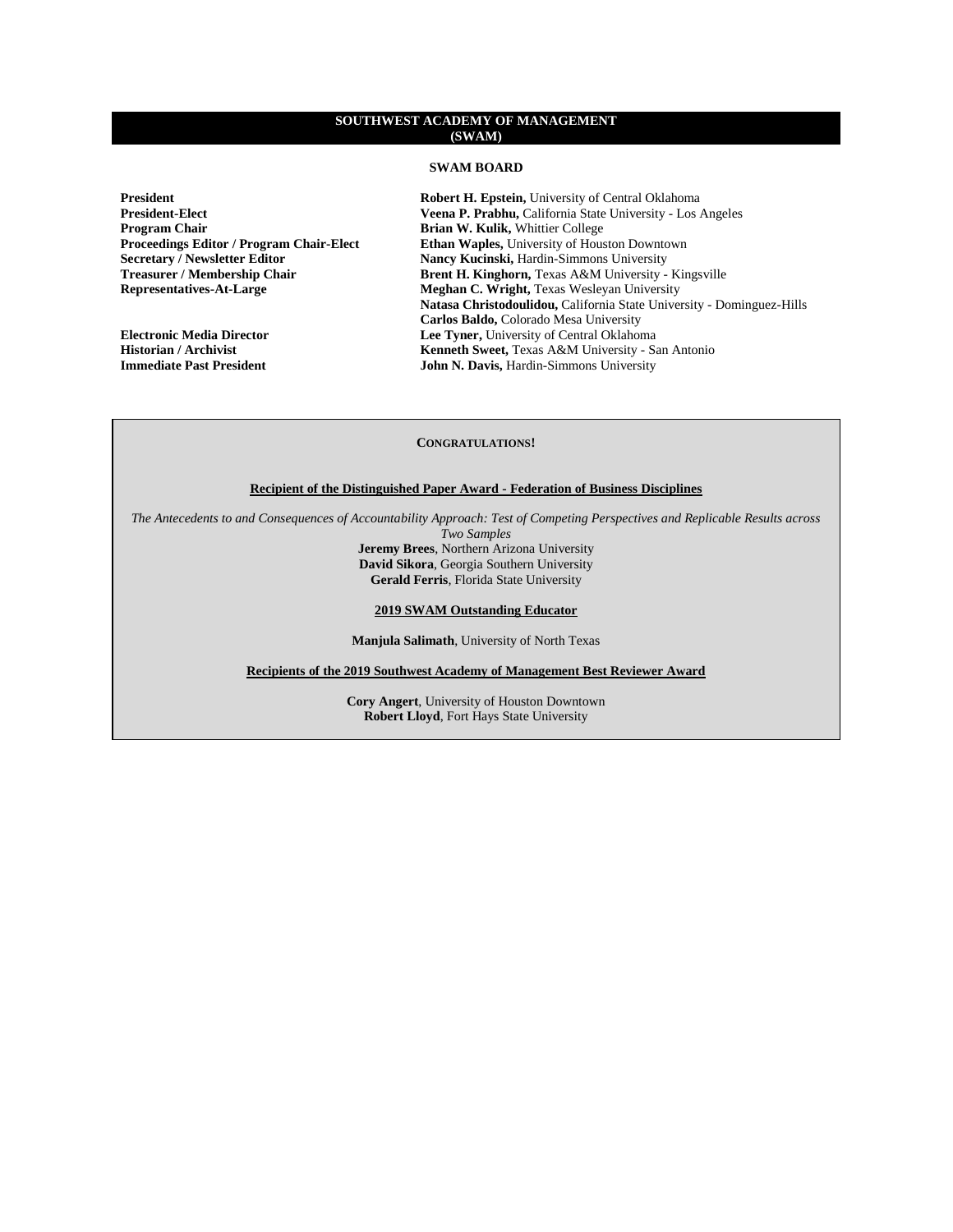**2019 TRACK CHAIRS**

**Workplace Behavior: Organizational Behavior / Human Resources / Careers / Leadership / Diversity Sarah Walker,** Creighton University **Zahir Latheef,** University of Houston Downtown **Kenneth Sweet,** Texas A&M - San Antonio

**Organizational Mission: Organizational Theory / Strategic Management & Leadership / International Management David Epstein,** University of Houston Downtown **Marcia Hardy,** Northwestern State University of Louisiana **Guclu Atinc,** Texas A&M University Commerce

> **Change in Organizations: Organizational Development / Conflict Management Peter Sorensen,** Benedictine University **Therese Yaeger,** Benedictine University

> > **Professional Development Workshops Lee Tyner,** University of Central Oklahoma **Suzanne Clinton,** University of Central Oklahoma

**The Purposeful Organization: Social Responsibility, Consciousness, Relationships, Collaboration, Community & Sustainability Brian Kulik,** Whittier College

**Recent Vistas on Management: The Latin American Context.**

Sessions in this track are presented in Spanish. **Carlos Baldo,** Colorado Mesa University **Oscar Montiel,** Universidad Autónoma de Ciudad Juárez

**The Single Business Enterprise: Entrepreneurship / Small Business / Family Business / Innovation Manjula S. Salimath,** University of North Texas **Vallari Chandna,** University of Wisconsin-Green Bay

> **Teaching and Learning Conference Janie Gregg,** University of West Alabama **Karen Leonard,** University of Arkansas Little Rock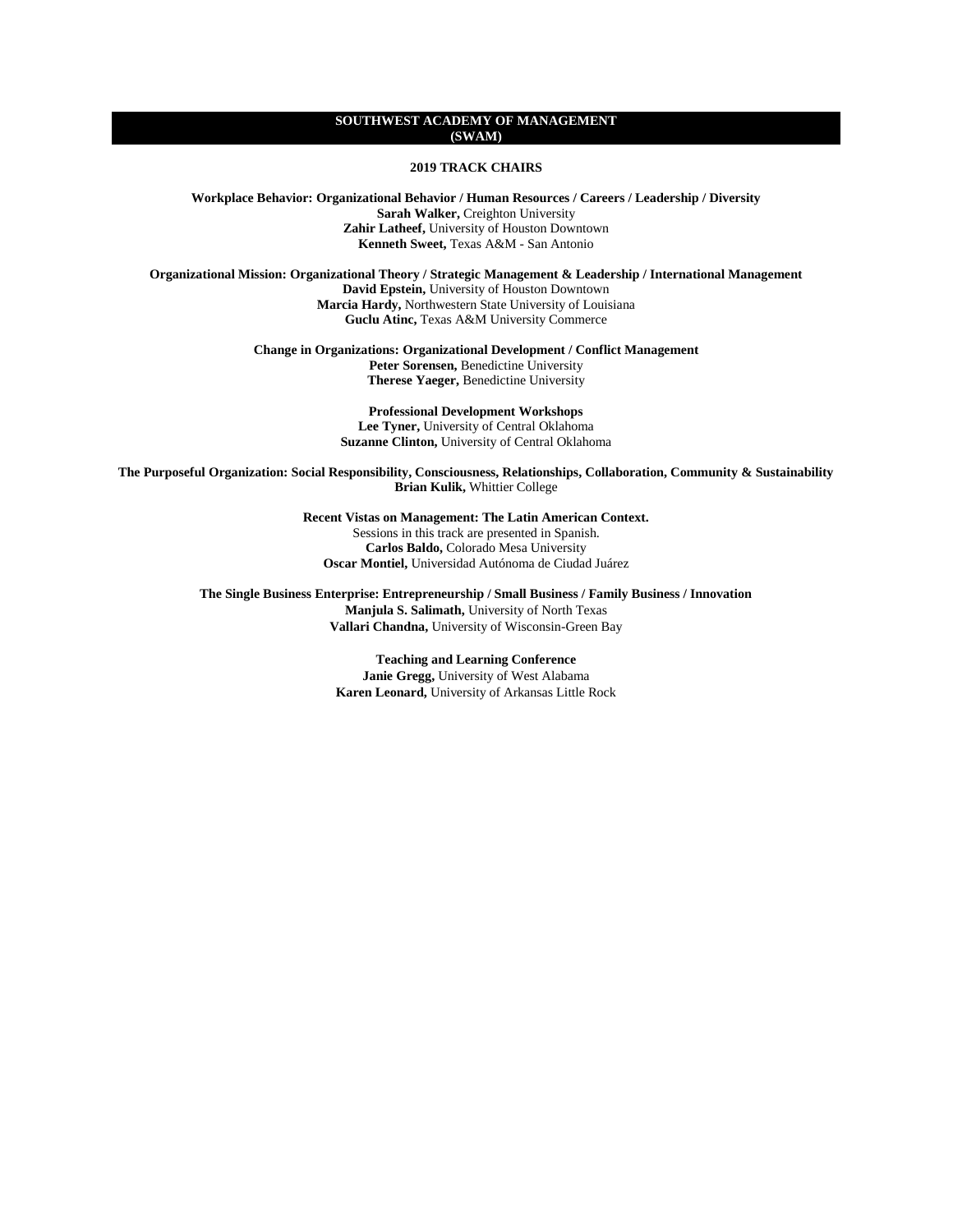**March 13, 2019 (Wednesday)**

12:00 p.m. – 1:30 p.m. Library

# **SPECIAL SESSION**

**SWAM Executive Council only** (President, President Elect, and Immediate Past President)

1:30 p.m. – 3:00 p.m. Arboretum 1

# **WELCOME TO THE SOUTHWEST ACADEMY OF MANAGEMENT ANNUAL MEETING**

#### **Robert H. Epstein, 2019 SWAM President**

**TRACK TITLE: Organizational Mission: Organizational Theory/Strategic Mgt. & Leadership/International Management**

**SESSION A: Corporate Governance** 

Session Chair: **Marcia Hardy,** Northwestern State University of Louisiana

*The Human Capital of Boards of Directors and Innovation: An Empirical Examination of the Pharmaceutical Industry* **Stephen Horner,** Pittsburg State University **Alix Valenti,** University of Houston Clear Lake

*The Selection of CEO Successors and Post-succession Strategic Change* **Xin Liu,** Hebei University of Technology

*Board Characteristics and the Acquisition of Newly Public Firms* **Christopher Reutzel,** Sam Houston State University **Carrie Belsito,** Sam Houston State University

*Gender Quota and Organizational Outcome: A Comparative Study between Countries that Mandate Gender Quota and Countries that do Not*

**Samira Baten,** University of Central Oklahoma

1:30 p.m. – 3:00 p.m. Arboretum 2

**TRACK TITLE: The Purposeful Organization: Social Responsibility, Consciousness, Relationships, Collaboration, Community and Sustainability**

**SESSION B: (1)**

Session Chair: **Brian Kulik,** Whittier College

*Ethical Analysis of Enterprise Resource Planning* **Hatem Bata,** Albany State University **Devi Akella,** Albany State University

*The Federal Sentencing Guidelines for Organizations (FSGO) and Proactive Small Business Ethics Programs* **Larry Ruddell,** Belhaven University – Houston

*Out of Touch and in the Present: How Mindfulness and Moral Attentiveness May Not Share the Moment* **Alex Hill,** Eastern Illinois University **Chris Adams,** Eastern Illinois University **Joshua Harden,** Eastern Illinois University **Uday Shinde,** Eastern Illinois University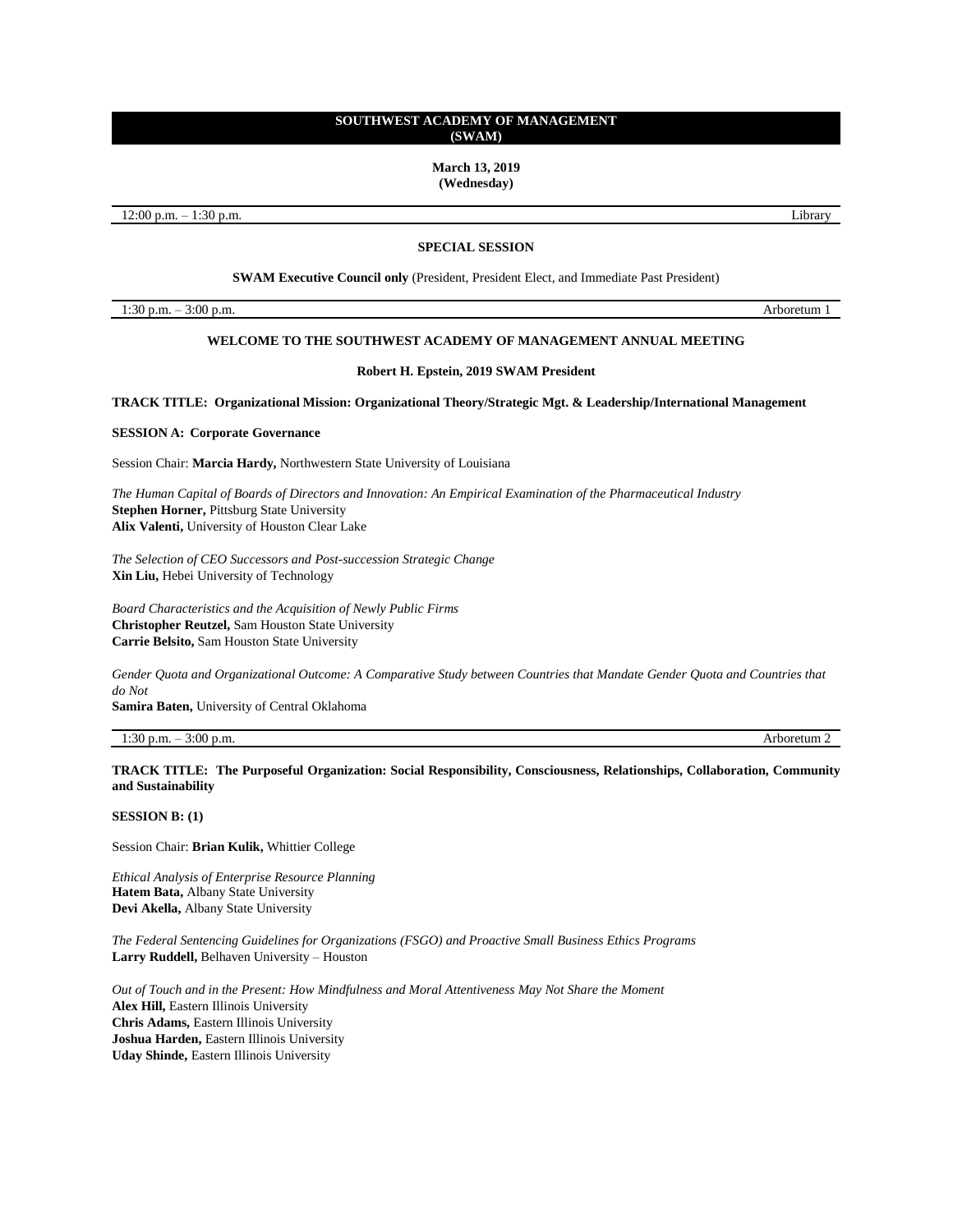**March 13, 2019 (Wednesday)**

### 1:30 p.m. – 3:00 p.m. Arboretum 3

# **TRACK TITLE: Workplace Behavior: Organizational Behavior / Human Resources / Careers / Leadership / Diversity**

#### **SESSION C: Recruiting and Selection**

Session Chair: **Andrew Johnson,** Texas A&M University - Corpus Christi Discussant: **Emily Hammer,** West Texas A&M University

*Employment Discrimination and Unprotected Classes in the Age of Social Networking Sites* **Andrew Johnson,** Texas A&M University-Corpus Christi **Katherine Roberto,** Texas A&M University-Corpus Christ

*The Use of Fourth Party References in the Selection Process*  **Katherine Roberto,** Texas A&M University-Corpus Christ **Andrew Johnson,** Texas A&M University-Corpus Christ **Anita Reed,** Texas A&M University-Corpus Christ

*Behavior-based Interviews: A Literature Review and Interviewee Perceptions* **Ramanuja Vokkarane,** University of Central Oklahoma **Suzanne Clinton,** University of Central Oklahoma

*Retention When Recruiting is Difficult; Medical Technicians in Rural Communities*  **Michelle Ruiz,** Saint Mary-of-the-Woods College **Lori Peterson,** Missouri State University

1:30 p.m. – 3:00 p.m. The Study

#### **TRACK TITLE: Professional Development Workshops**

**SESSION D: Managing Conflict in the Workplace** 

*Strategies and Practice for Managing Conflict in the Workplace Environment*  **Lucinda Parmer,** Southeastern Oklahoma State University

3:00 p.m. – 3:30 p.m. Arboretum 1

**SWAM COFFEE BREAK**

For a premier publishing opportunity, check out the peer-reviewed **FBD Journal** at <https://www.fbdonline.org/journal/>

◆

*All FBD conference participants are eligible to have their work considered for the low submission fee of \$40.*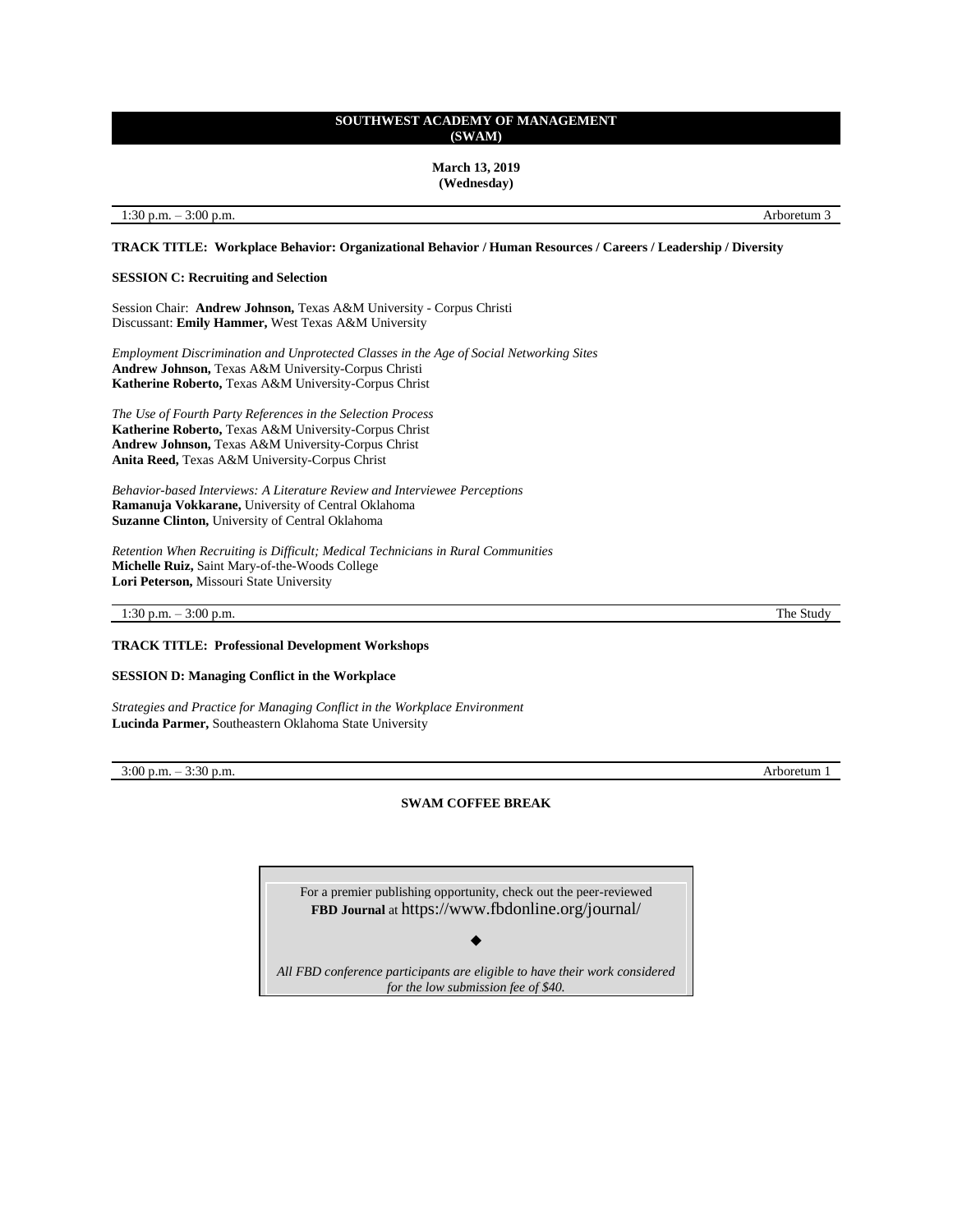**March 13, 2019 (Wednesday)**

### 3:30 p.m. – 5:00 p.m. Arboretum 1

# **TRACK TITLE: Organizational Mission: Organizational Theory/Strategic Mgt. & Leadership/International Management**

#### **SESSION A: Strategic Leadership**

Session Chair: **Marcia Hardy,** Northwestern State University of Louisiana

*Redefining Leadership Roles and Structure in Special Education: Applying Organizational Theory to the Public School System* **Juliana Lilly,** Sam Houston State University **William Blackwell,** Sam Houston State University **Kamphol Wipawayangkool,** Sam Houston State University

*Employing the Internal Marketing Theory to Explain how Knowledge Dissemination can be Enhanced in Organizations*  **Sheron Lawson,** Wayland Baptist University

*Perspicacity, Sagacity & Mentorship: A Management Model for Strategic Leadership Success in Faculty Senate Governance* **Marcia Hardy,** Northwestern State University of Louisiana **Danny Upshaw,** Northwestern State University of Louisiana

*Proactive Personality and Social Entrepreneurship: Testing an Empirical Model Across Six Countries* **Yang Zhang,** University of Texas, El Paso **Juanita Trusty,** California State University, Los Angeles J**uan Perusquía,** Universidad Autónoma de Baja California **Louise Kelly,** University of La Verne T**atiana Goroshnikova,** Financial Institute of Russia **Robert Tang,** De La Salle College of Saint Benilde **Minghao Shen,** Guandgong University of Foreign Studies **Kern Kwong,** California State University, Los Angeles **Stephen Mcguire,** California State University, Los Angeles **Veena Prabhu,** California State University, Los Angeles

3:30 p.m. – 5:00 p.m. Arboretum 2

# **TRACK TITLE: Teaching and Learning Conference**

# **SESSION B: Teaching Ethics and Negotiation**

Session Chair: **Karen Leonard,** University of Arkansas – Little Rock

*Teaching Business Ethics as Decision Making*  **Kenneth Sweet,** Texas A&M University – San Antonio

*Teaching Value Creation in Negotiation* **Brad Almond,** Texas A&M University – Central Texas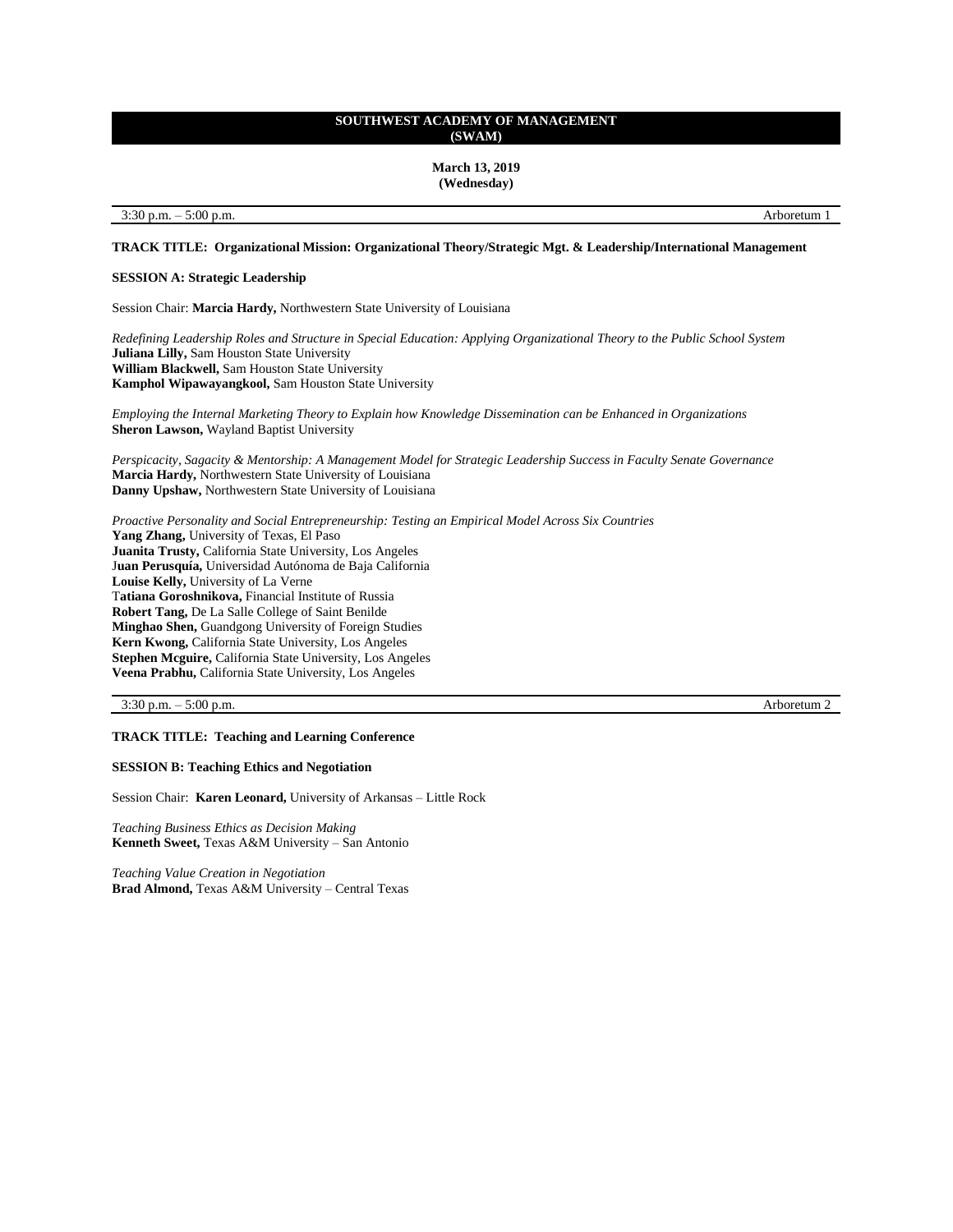**March 13, 2019 (Wednesday)**

3:30 p.m. – 5:00 p.m. Arboretum 3

**TRACK TITLE: Workplace Behavior: Organizational Behavior / Human Resources / Careers / Leadership / Diversity**

**SESSION C: Careers**

Session Chair: **Susie Cox,** University of Arkansas at Little Rock Discussant: **Zahir Latheef,** University of Houston Downtown

*Staffing Professionals' Perspectives of the Secondary Labor Market Protean and Boundaryless Career Phenomenon*  **Rebecca McPherson,** Texas A&M - Central Texas

*Career Differences between Mexican and American Women Workers*  **Alicia Cavazos-Garza,** LSU E. J. Ourso College of Business **Monica Santaella,** LSU E. J. Ourso College of Business

*Counter-offers, a Dilemma between Trust and Loyalty on Key Employees*  **Carlos Baldo,** Colorado Mesa University **Michael Conklin,** Colorado Mesa University

*Using Human Resource Development (HRD) Communication Channels, the Integration of Ethics and Diversity, and Diversity Intelligence (DQ) to Develop Leaders*  **Claretha Hughes,** University of Arkansas, Fayetteville **Elsa Camargo,** University of Arkansas, Fayetteville

3:30 p.m. – 5:00 p.m. The Study

**TRACK TITLE: Doctoral Consortium**

# **SESSION D: Meet & Greet**

Session Chair: **Veena Prabhu,** California State University, Los Angeles

For a premier publishing opportunity, check out the peer-reviewed **FBD Journal** at <https://www.fbdonline.org/journal/> ◆

*All FBD conference participants are eligible to have their work considered for the low submission fee of \$40.*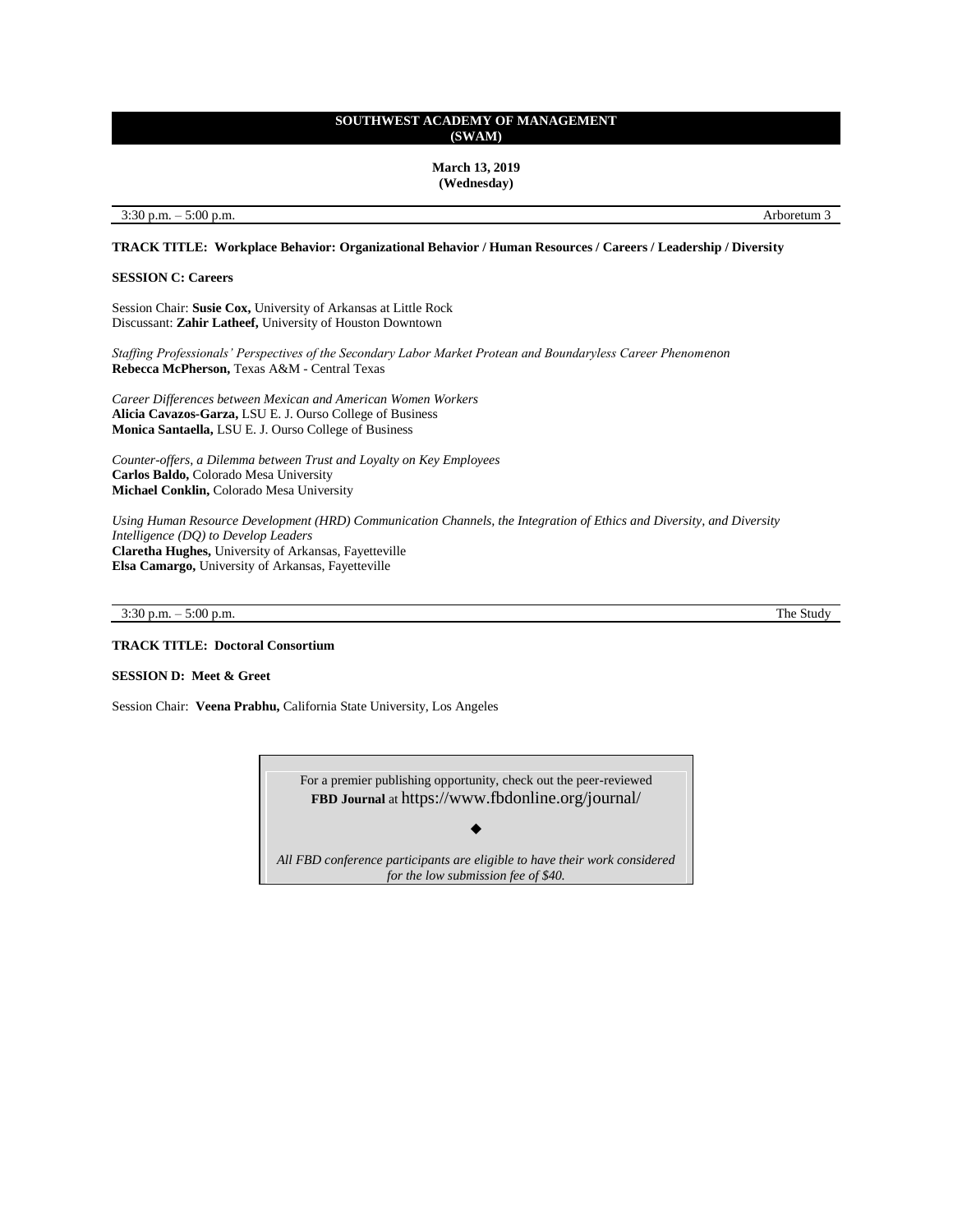**March 14, 2019 (Thursday)**

8:30 a.m. – 10:00 a.m. Arboretum 1

# **TRACK TITLE: Recent Vistas on Management: The Latin American Context**

**SESSION A: Recent Vistas on Management (Note: Session presented in Spanish)**

Session Chair: **Oscar Montiel,** Universidad Autonoma de Ciudad Juarez

*El Lado Oscuro de la Empresa Familiar: Una Perspectiva Exploratoria* **Oscar Montiel,** Universidad Autonoma de Ciudad Juarez

*Speaking Spanish at Work: The Impact on Workplace Familism on Work Outcomes of Bilingual Hispanic Workers* **Laura Guerrero,** UH - Clear Lake **Saul Valdiviezo,** Springfield College

*Relacion de los Factores de Atractividad de las Empresas y la Satifaccion Laboral para los Buscadores de Empleo que Desean Integrarse a la Vida Laboral* **Sergio Madero,** Tecnologico de Monterrey

*Prácticas y Límites de la Publicidad: Una Propuesta de Indagación Crítica hacia las Campañas Políticas* **Nilton Valencia,** Universidad Autonoma de Ciudad Juarez **Oscar Montiel,** Universidad Autonoma de Ciudad Juarez **Claudia Rodriguez,** Universidad Autonoma de Ciudad Juarez

*¿Real Inclusión o Simulación? Una Exploración Hacia las Campañas Publicitarias y la Comunidad Gay en México* **Cynthia Martinez,** Universidad Autonoma de Ciudad Juarez **Oscar Montiel,** Universidad Autonoma de Ciudad Juarez

# 8:30 a.m. – 10:00 a.m. Arboretum 2

# **TRACK TITLE: Teaching and Learning Conference**

#### **SESSION B: Creating New Programs and Reaching Hispanic Students**

Session Chair: **Janie Gregg,** University of West Alabama

*How to Better Reach Hispanic Students in Your Classroom* **Laura Guerrero,** University of Houston – Clear Lake **Sal Valdiviezo,** Springfield College **Julio Canedo,** University of Houston – Clear Lake

*The 'Berth' of a Maritime Management Program: A Value Creating Relationship Between Academia and Industry* **Ken Chadwick,** Nicholls State University **Luke Cashen,** Nicholls State University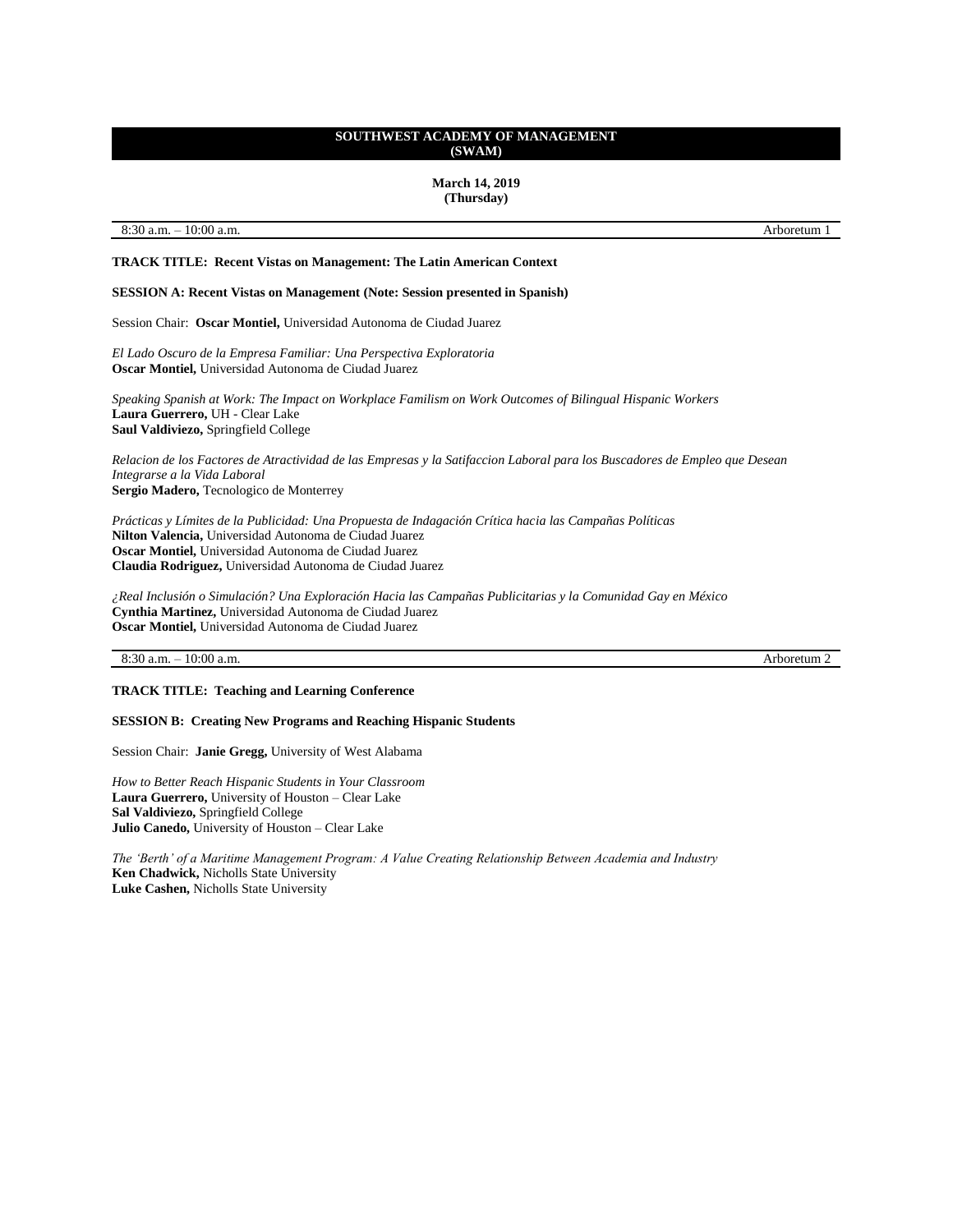**March 14, 2019 (Thursday)**

### 8:30 a.m. – 10:00 a.m. Arboretum 3

# **TRACK TITLE: Workplace Behavior: Organizational Behavior / Human Resources / Careers / Leadership / Diversity**

#### **SESSION C: Psychology of Work**

Session Chair: **Steven Jaros,** Southern University Discussant: **Julio Canedo,** University of Houston Downtown

*The Salience of Intrinsic Spirituality as a Motivational Construct in the Workplace* **Phillip Lewis,** Oklahoma Christian University

*The Antecedents to and Consequences of Accountability Approach: Test of Competing Perspectives and Replicable Results across Two Samples* **Jeremy Brees,** Northern Arizona University **David Sikora,** Georgia Southern University **Gerald Ferris,** Florida State University

*Employee Empowerment and Job Performance: Investigating the Role of Power Distance* **Satvir Singh,** Angelo State University **Prajya Vidyarthi,** University of Texas at El Paso

8:30 a.m. – 10:00 a.m. Dogwood

# **TRACK TITLE: Professional Development Workshops**

**SESSION D: Faith and Learning in a Christian University**

*Integrating Faith and Learning in the Curriculum at a Christian University*

**Smanatha Murray, Jan Jones, and Sheron Lawson,** Wayland Baptist University

8:30 a.m. – 10:00 a.m. Boardroom B

**SPECIAL SESSION (By Invitation Only) SWAM Officers' Meeting**

**Presiding: Robert H. Epstein,** University of Central Oklahoma President, Southwest Academy of Management, 2018-2019

10:00 a.m. – 10:30 a.m. Market Place - Exhibit Hall

**FBD Coffee Break**

Please make plans to visit the exhibits for information on the latest books and newest educational technologies. Let our exhibitors know how much we appreciate their presence and continued support!

Great Door Prize Drawings take place at **10:15 a.m.** in the Exhibit Area. *Must be present to win.*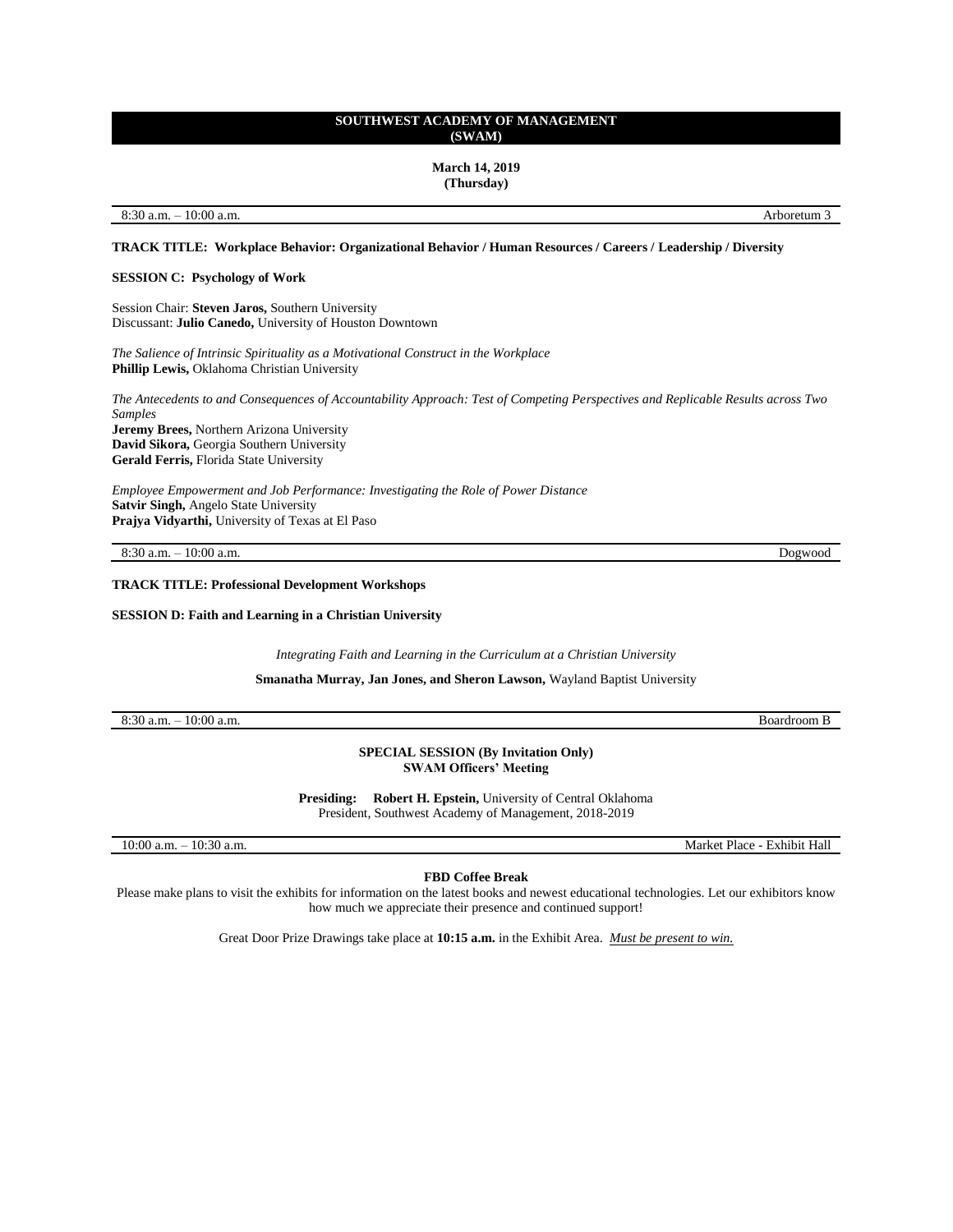#### **March 14, 2019 (Thursday)**

### 10:30 a.m. – 12:00 p.m. Arboretum 1

# **TRACK TITLE: Change in Organizations: Organizational Development / Conflict Management**

#### **SESSION A: Panel Discussion: Organization Development and Integration as the Doorway to Innovation**

# Session Chair: **Therese Yaeger**, Benedictine University

Discussant: **Peter Sorensen**, Benedictine University

Panelists: **Anjylla Foster**, Museum of Science and Industry **Michael O'Hara**, Benedictine University Doctoral Student **Janell Whaley**, Benedictine University **Sonia Watson**, College of DuPage

10:30 a.m. – 12:00 p.m. Arboretum 2

# **TRACK TITLE: Doctoral Consortium**

#### **SESSION B:** (2)

Session Chair: **Veena Prabhu,** California State University, Los Angeles

10:30 a.m. – 12:00 p.m. Arboretum 3

#### **TRACK TITLE: Workplace Behavior: Organizational Behavior / Human Resources / Careers / Leadership / Diversity**

### **SESSION C: Organizational Commitment**

Session Chair: **Jeremy Brees,** Northern Arizona University Discussant: **Satvir Singh,** Angelo State University

*Stretched Too Thin? The Impact of School-Work Conflict on Job Satisfaction and Organizational Commitment* **Laura Walker,** University of North Texas **Wenjuan Guo,** University of North Texas

*Commitment to change: Validation of scale through EFA and CFA in privatization context of Pakistan* **Haroon Bakari,** Sindh University **Ahmed Imran Hunjra,** PMAS-Arid Agriculture University **Stephen Jaros,** Southern University

*Consequences and Predictors of Psychological Detachment: Is Personality a Moderator?* **Samantha Murray,** Wayland Baptist University **Suzanne Clinton,** University of Central Oklahoma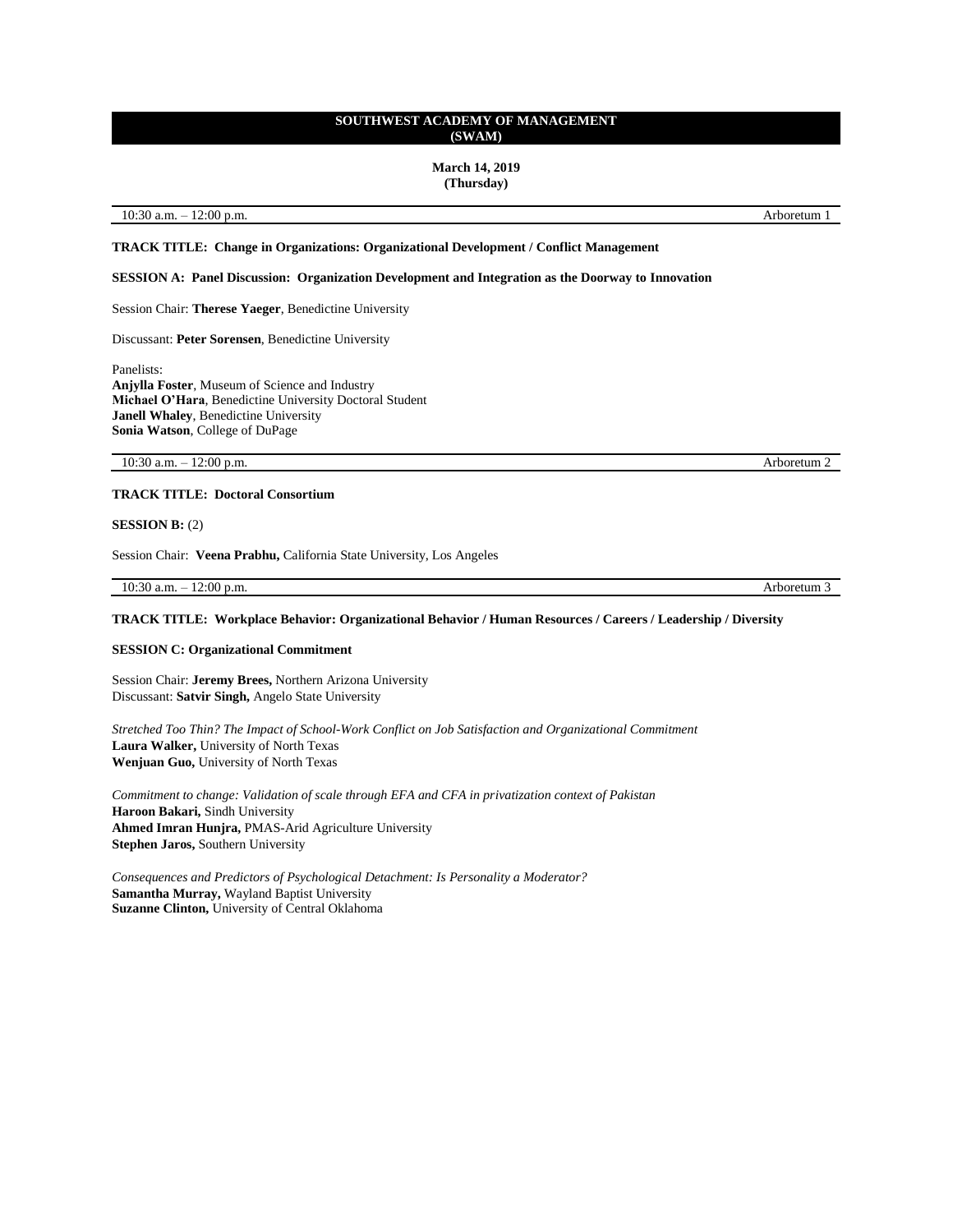**March 14, 2019 (Thursday)**

10:30 a.m. – 12:00 p.m. Dogwood

# **TRACK TITLE: Round Table Discussion**

**SESSION D: An Era of Social Networking: Past President Reflections**

Session Chair: **Manjula Salimath,** University of North Texas

Panelists:

**Donna Ledgerwood,** University of North Texas **Janie Gregg,** University of West Alabama **M. Suzanne Clinton,** University of Central Oklahoma **Janice A. Black,** Coastal Carolina University

**Larry Garner,** Texas A&M University - Central Texas **Donald Baack,** Pittsburg State University **Stephen V. Horner,** Pittsburg State University

Swam Past-Presidents will give their views on the health and wellness of the SWAM organization and share ideas about how we should grow the organization with disruptive innovations. This PDW is a unique opportunity for current SWAM members and leaders to hear from those who have served SWAM as past leaders. Former SWAM presidents will share their experiences, perspectives, and insights regarding the strengths of SWAM as a regional AOM affiliate. A panel of past presidents will talk about their tenure with the organization, discuss key challenges, and provide some guidance and insight for current officers and members. They will take suggestions and questions from the participants.

#### *This session is open to all SWAM members!*

Please make plans to visit the exhibits to receive information on the latest books and newest education technologies. Please let exhibitors know how much we appreciate their presence and continued support!

12:00 p.m. – 1:30 p.m. Window Box

#### **TRACK TITLE: SWAM Luncheon and Reception (Registration Required)**

**Presiding: Veena P. Prabhu,** California State University - Los Angeles President Elect, Southwest Academy of Management, 2018-19

1:30 p.m. – 3:00 p.m. Arboretum 1

**TRACK TITLE: Change in Organizations: Organizational Development / Conflict Management**

**SESSION A: Panel Discussion: Pushing OD Boundaries: Technology, Design and Global Boundaries**

Session Chair: **Peter Sorensen**, Benedictine University

Discussant: **Therese Yaeger**, Benedictine University

Panelists: **Dan Lichter**, Midwestern University **Lionel Sweeny**, HS Partners INC **Gerald Baraza**, Shoreline Containers Inc. **Dina Puthenpurakal**, Benedictine University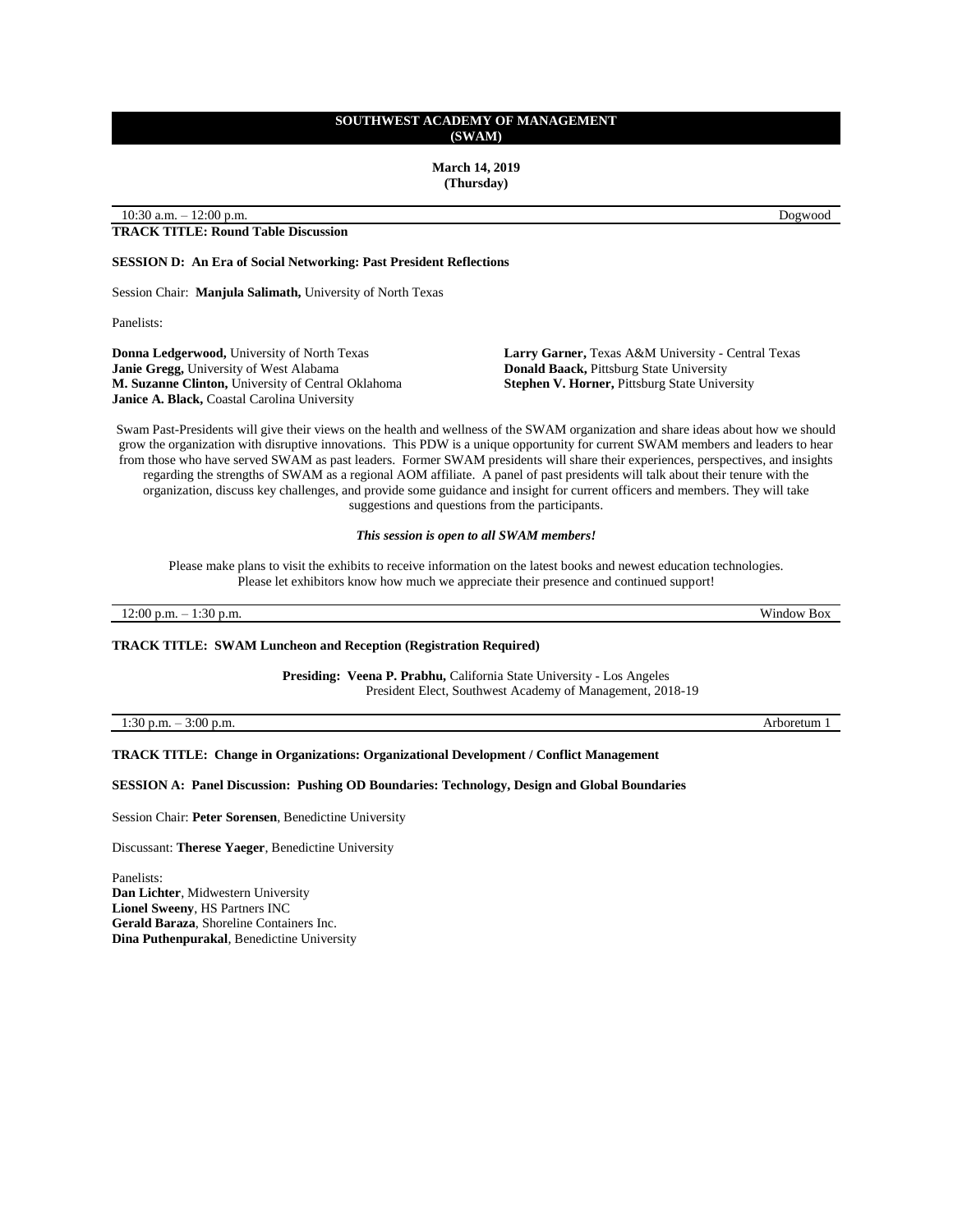**March 14, 2019 (Thursday)**

1:30 p.m. – 3:00 p.m. Arboretum 2

# **TRACK TITLE: Doctoral Consortium**

**SESSION B:** (3)

Session Chair: **Veena Prabhu,** California State University, Los Angeles

1:30 p.m. – 3:00 p.m. Arboretum 3

#### **TRACK TITLE: Workplace Behavior: Organizational Behavior / Human Resources / Careers / Leadership / Diversity**

### **SESSION C: Organizational Culture**

Session Chair: **Samantha Murray,** Wayland Baptist University Discussant: **Emily Hammer,** West Texas A&M University

*The Role of Cultural Values on Behavioral Intentions in a Conflicting Roles Situation* **Julio Canedo,** University of Houston Downtown **Eugene Stone-Romero,** Retired **Dianna Stone,** Universities of New Mexico, Albany, and Virginia Tech

*Model of Workplace Hazing* **Kenneth Sweet,** Texas A&M University – San Antonio **Sean Rogers,** University of Rhode Island **Marcus Valenzuela,** California State University Bakersfield **Mortaza Zare,** University of Texas Permian Basin **Carma Claw Nez,** New Mexico State University

*A Mode of the Dimensions of Spirituality and Their Possible Influence on Corporate Culture*  **Phillip Lewis,** Oklahoma Christian University

*Learning the Accountability Ropes: An Attributional Perspective*  **Jeremy Brees,** Northern Arizona University

### 1:30 p.m. – 3:00 p.m. Dogwood

# **TRACK TITLE: Professional Development Workshops**

#### **SESSION D: Gender Issues**

*Gender Issues in Workplace Leave* **Emily Hammer,** West Texas A&M

T*he Role of Colleges and Universities in Preparing women for the Workplace: Today's Challenges and Tomorrow's Opportunities* **Kimberly Merritt,** Oklahoma Christian University **M. Suzanne Clinton,** University of Central Oklahoma

3:00 p.m. – 3:30 p.m. Market Place - Exhibit Hall

#### **FBD Coffee Break**

Please make plans to visit the exhibits for information on the latest books and newest educational technologies. Let our exhibitors know how much we appreciate their presence and continued support!

Great Door Prize Drawings take place at **3:15 p.m.** in the Exhibit Area. *Must be present to win.*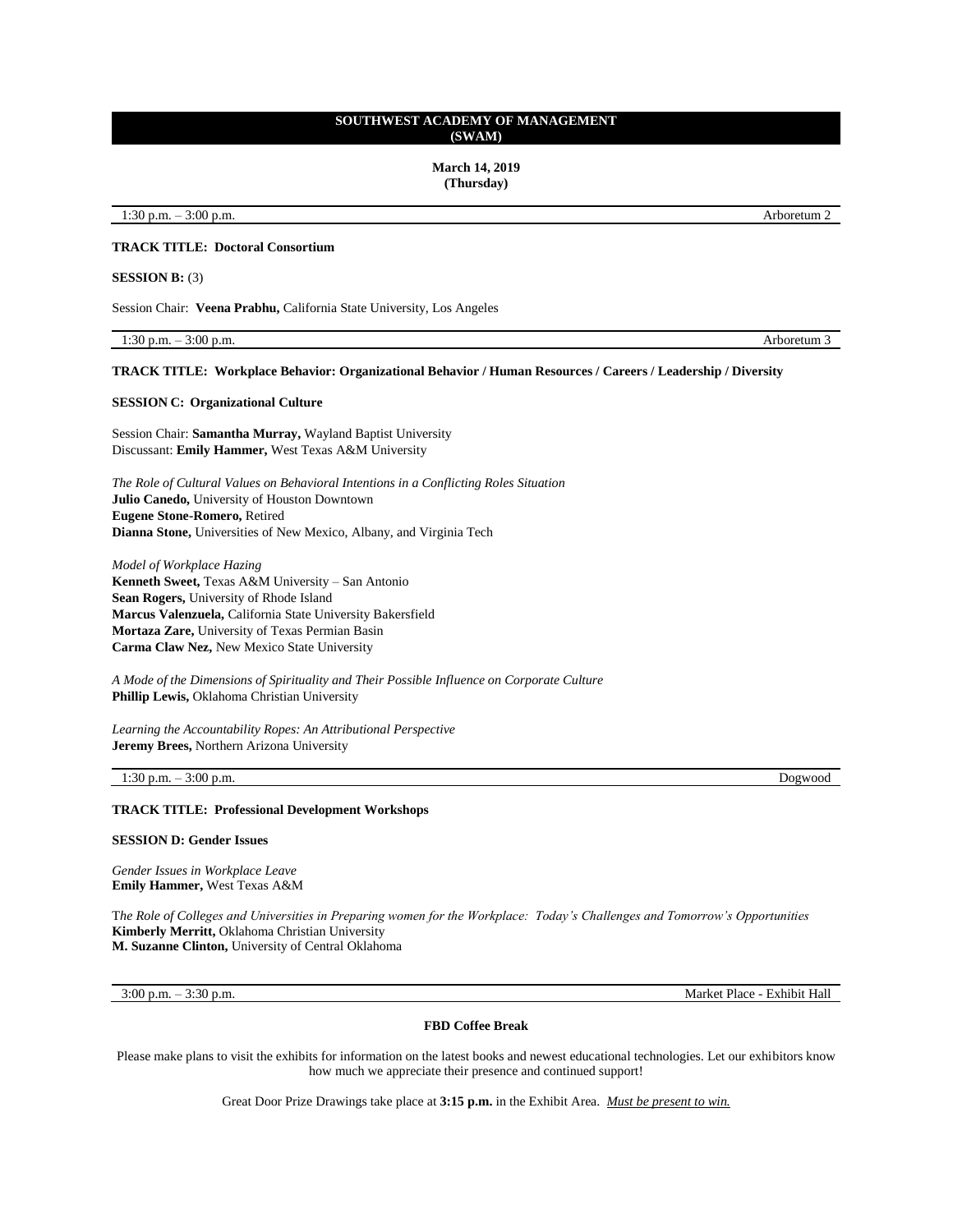#### **March 14, 2019 (Thursday)**

#### 3:30 p.m. – 5:00 p.m. Arboretum 1

# **TRACK TITLE: Change in Organizations: Organizational Development / Conflict Management**

# **SESSION A: A Time for Integration: Organization Development, Leaders and Deviant Subordinates**

Session Chair: **Therese Yaeger,** Benedictine University Discussant: **Peter Sorensen,** Benedictine University

*Toxins in the Place of Work, A Phenomenological Investigation: Supervisors and the Deviant Subordinates* **Clifford Hill,** Benedictine University

*A Tale of Two Leaders: Exploring Sources of Resistance to New Leader Integration* **Dan Lichter,** Benedictine University **Erica Sokol,** Benedictine University

3:30 p.m. – 5:00 p.m. Arboretum 2

**TRACK TITLE: Teaching and Learning Conference**

### **SESSION B: Experimental Exercises and Collaboration Modeling in the Classroom**

Session Chair: **Nancy Kucinski,** Hardin-Simmons University

Session Chair: **Janie Gregg,** University of West Alabama

*Operation Integration: Modeling Innovative Cross-disciplinary Collaboration* **Jonna Meyers,** Southwestern Oklahoma State University **Amanda Evert,** Southwestern Oklahoma State University

*Experiential Exercises in Management Courses: Do "Old-timey" Games still Work?* **Vallari Chandna,** University of Wisconsin - Green Bay

3:30 p.m. – 5:00 p.m. Arboretum 3

# **TRACK TITLE: Workplace Behavior: Organizational Behavior / Human Resources / Careers / Leadership / Diversity**

#### **SESSION C: Professional Practice**

Session Chair: **Satvir Singh,** Angelo State University Discussant: **Susie Cox,** University of Arkansas at Little Rock

*How Signals Influence Citation Patterns* **Francee Preston,** University of Memphis **Ronei Leonel,** University of Memphis

*Exploring Strategic Training Approaches that Lead to the Retention of Talented Employees* **Howard Demotta,** Wayland Baptist University **Sonia Gonzalez,** Wayland Baptist University **Sheron Lawson,** Wayland Baptist University

*Exploring How Trainers Can Use Humor to Increase Self-Efficacy of Employees* **Angelica Laundry,** Wayland Baptist University **Christian Homan,** Wayland Baptist University **Sheron Lawson,** Wayland Baptist University

*Identifying Integration Issues for MNE Single Leave Policy Adaptation*  **Emily Hammer,** West Texas A&M University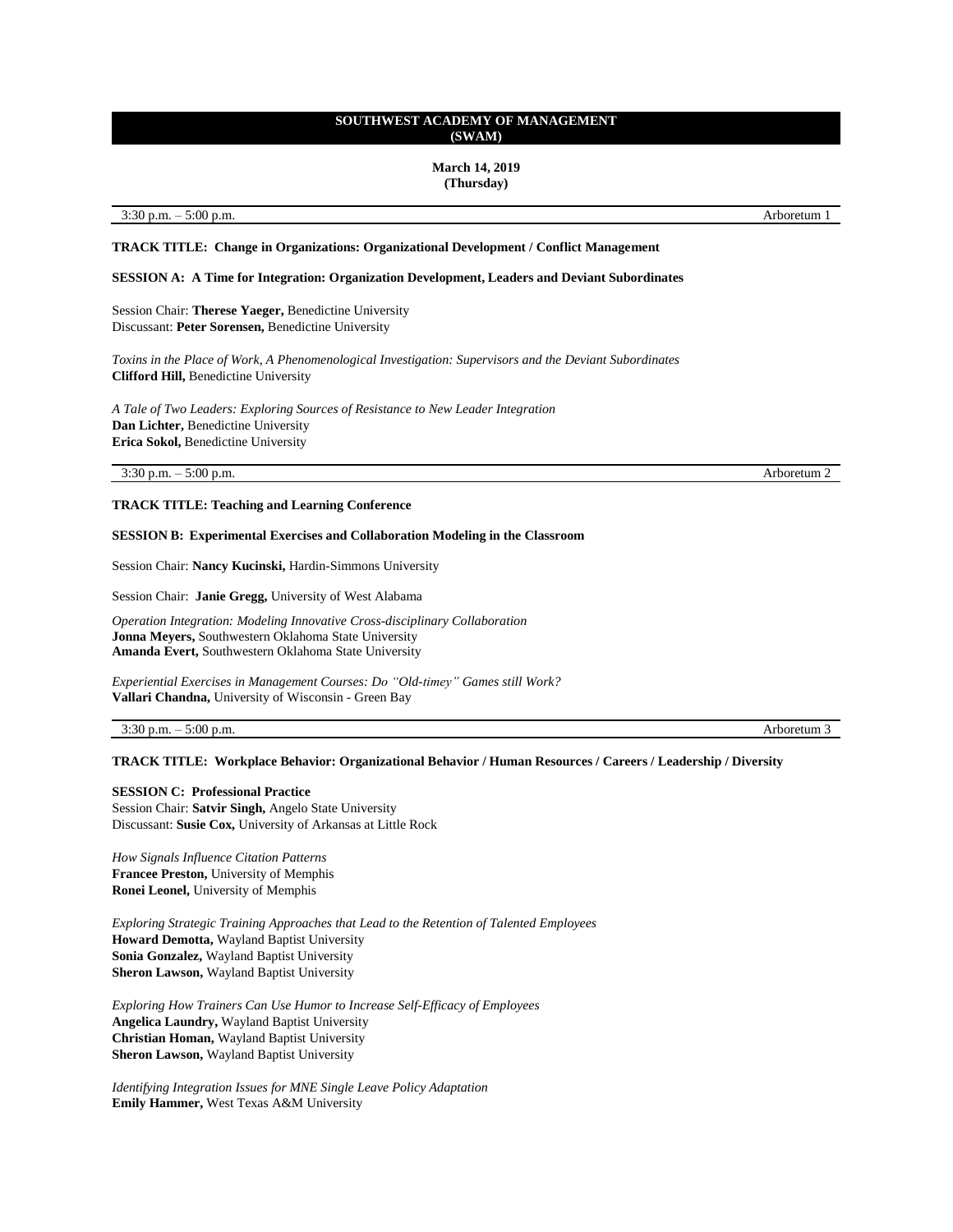**March 14, 2019 (Thursday)**

3:30 p.m. – 5:00 p.m. Dogwood

**TRACK TITLE: Professional Development Workshops**

### **SESSION D: Business Based Projects in the Classroom**

*Integrating Entrepreneurial Leadership Practices Through Student Engagement in MBA Consulting Projects*  **Janie Gregg,** University of West Alabama **Uchenna Akpom,** University of West Alabama

*Designing and Implementing a Business Based Project that Benefits both Students and Your College*  **Holly Osburn,** University of Central Oklahoma **Bianca Daneshmand,** University of Central Oklahoma **Christina Alexander,** University of Central Oklahoma

5:00 p.m. – 6:00 p.m. Magnolia

**SPECIAL SESSION Planning Meeting for the SWAM 2019 Conference** *San Antonio, Texas, March 11-14, 2019*

**Presiding: Ethan Waples,** University of Houston Downtown Program Chair-Elect, Southwest Academy of Management, 2019-2020

Help shape SWAM's next meeting to be held in San Antonio, Texas, at the Hyatt Regency San Antonio, March 11-14, 2019. Join in a thoughtful exchange of ideas and creative suggestions as we seek to continually improve the SWAM conference experience.

5:30 p.m. – 7:00 p.m. Market Place – Exhibit Hall

# **FBD Presidential Welcome Reception**

Everyone is invited to attend this FBD conference-wide social event. Visit with long-time friends and make new ones as you enjoy light appetizers. A Cash Bar is available and a limited number of drink tickets will also be distributed. Stop by to relax and wind down from the day's conference activities before heading out to other association events or dinner.

> For a premier publishing opportunity, check out the peer-reviewed **FBD Journal** at <https://www.fbdonline.org/journal/>

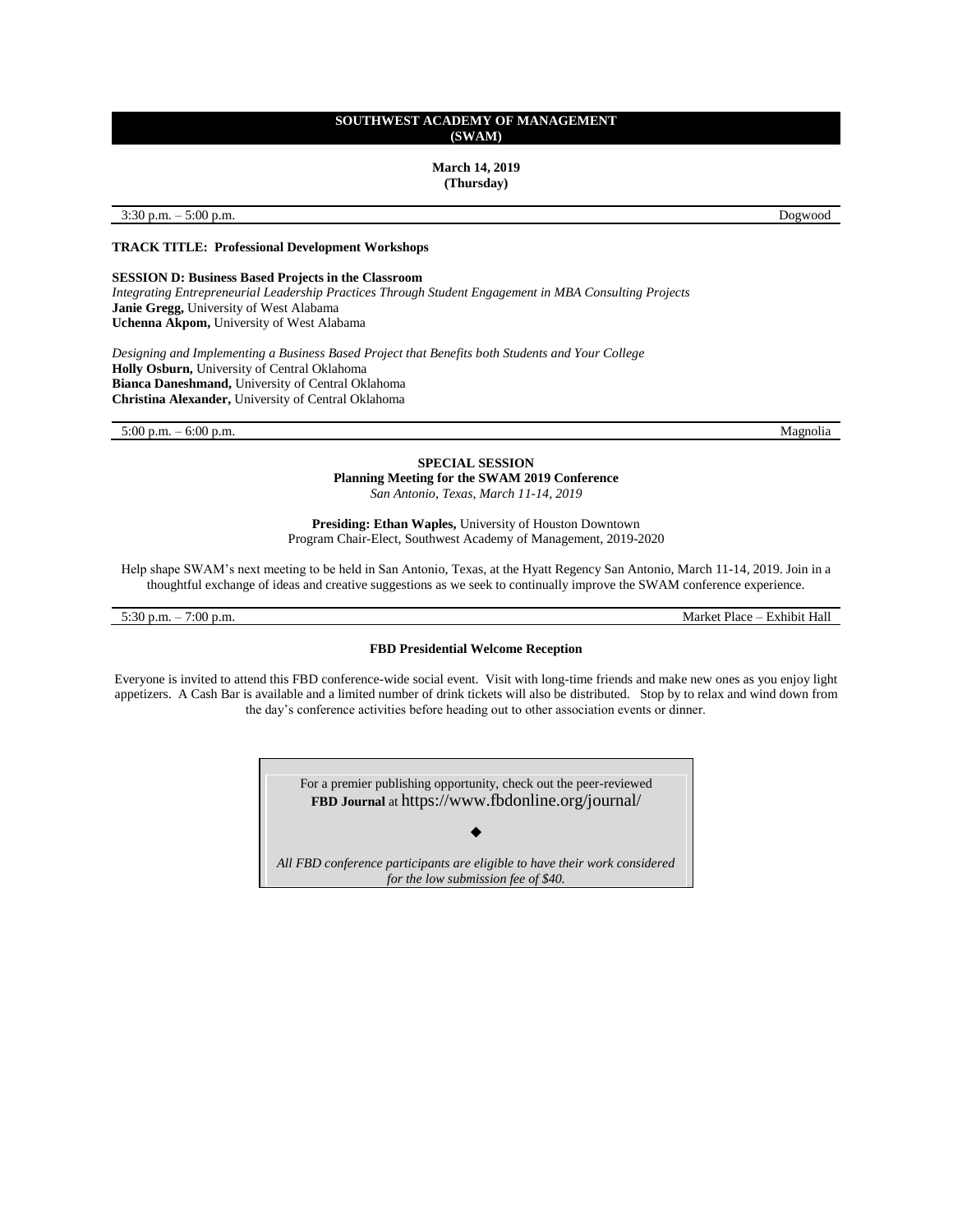### **March 15, 2019 (Friday)**

### 8:30 a.m. – 10:00 a.m. Arboretum 1

# **TRACK TITLE: Change in Organizations: Organizational Development / Conflict Management**

### **SESSION A: Discussion Panel: Organization Development and Teams: Joining Efforts**

Session Chair: **Will Towns**, Benefit Chicago Discussant: **Clifford Hill**, Benedictine University

Panelists: **Gabriel Lopez**, Gartner **Lisa Finucane**, Benedictine University **Erica Sokol**, Naperville Area Humane Society **Karen Dombrowski**, Dabir **Jorge Cestou**, Benedictine University

8:30 a.m. – 10:00 a.m. Arboretum 2

# **TRACK TITLE: The Purposeful Organization**

**SESSION B: (2)**

Session Chair: **Brian Kulik,** Whittier College

*Ethical Gatekeepers: Hiring Ethics and Employee Selection* **Salvador Villegas,** George Fox University **Robert Lloyd,** Fort Hays State University **Addison Tritt,** Fort Hays State University **Ed Vengrowski,** Fort Hays State University

*Environmental Strategies of Firms: The Influence of Stakeholders* **Ryan Bailey,** University of Tulsa

*Scientific Management in the Sunday School? Are You Kidding Me?* **John Davis,** Hardin-Simmons University

*A Hawaiian Model for Management Faculty Collegiality: Aloha, Pono and Kuleana* **Brian Kulik,** Whittier College **Cheryl Crozier-Garcia,** Hawaii Pacific University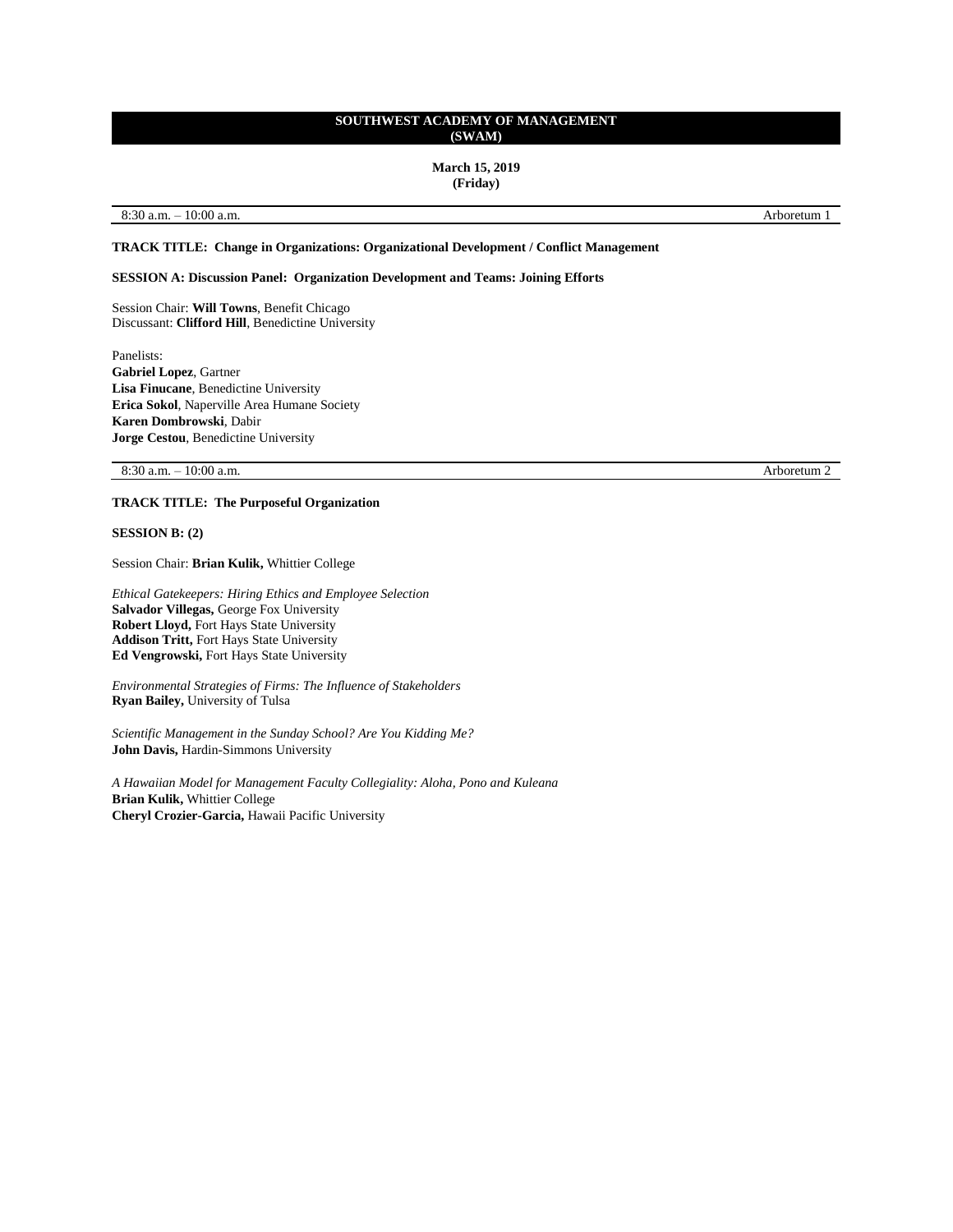**March 15, 2019 (Friday)**

8:30 a.m. – 10:00 a.m. **Arboretum 3** 

# **TRACK TITLE: Workplace Behavior: Organizational Behavior / Human Resources / Careers / Leadership / Diversity**

### **SESSION C: Organizational Leadership**

Session Chair: **Kenneth Sweet,** Texas A&M University - San Antonio Discussant: **Sarah Walker,** Creighton University *Ambiguous Leadership Assessment* **Phillip Lewis,** Oklahoma Christian University

*Relational Communication Messages, Servant Leadership, and Employee Outcomes* **David Sloan,** Whitworth University **Alan Mikkelson,** Whitworth University **Timothy Wilkinson,** Whitworth University

*The Aural Identification of Implicit Leadership Theories* **Brad Almond,** Texas A&M University – Central Texas **Joshua Albrecht,** University of Mary Hardin-Baylor

*Exploring the Process of Trickle-Down Leadership and Ownership: The Mediating Role of Overall Justice* **Saul Valdiviezo,** Springfield College

8:30 a.m. – 10:00 a.m. Dogwood

### **TRACK TITLE: Professional Development Workshop**

#### **SESSION D: Strategies for Ensuring Student Learning**

*Successfully Integrating HR Simulations* **Abbie Lambert and Lee Tyner,** University of Central Oklahoma

*Building Effective Teams in the Classroom Setting* **Jason Eliot,** University of Central Oklahoma

*Making the Transition from Managing Human Resources to Teaching Human Resources* **Jason Eliot, Abbie Lambert, and Lee Tyner,** University of Central Oklahoma

10:00 a.m. – 10:30 a.m. Market Place - Exhibit Hall

# **FBD Coffee Break**

Please make plans to visit the exhibits for information on the latest books and newest educational technologies. Let our exhibitors know how much we appreciate their presence and continued support!

Great Door Prize Drawings take place at **10:15 a.m.** in the Exhibit Area. *Must be present to win.*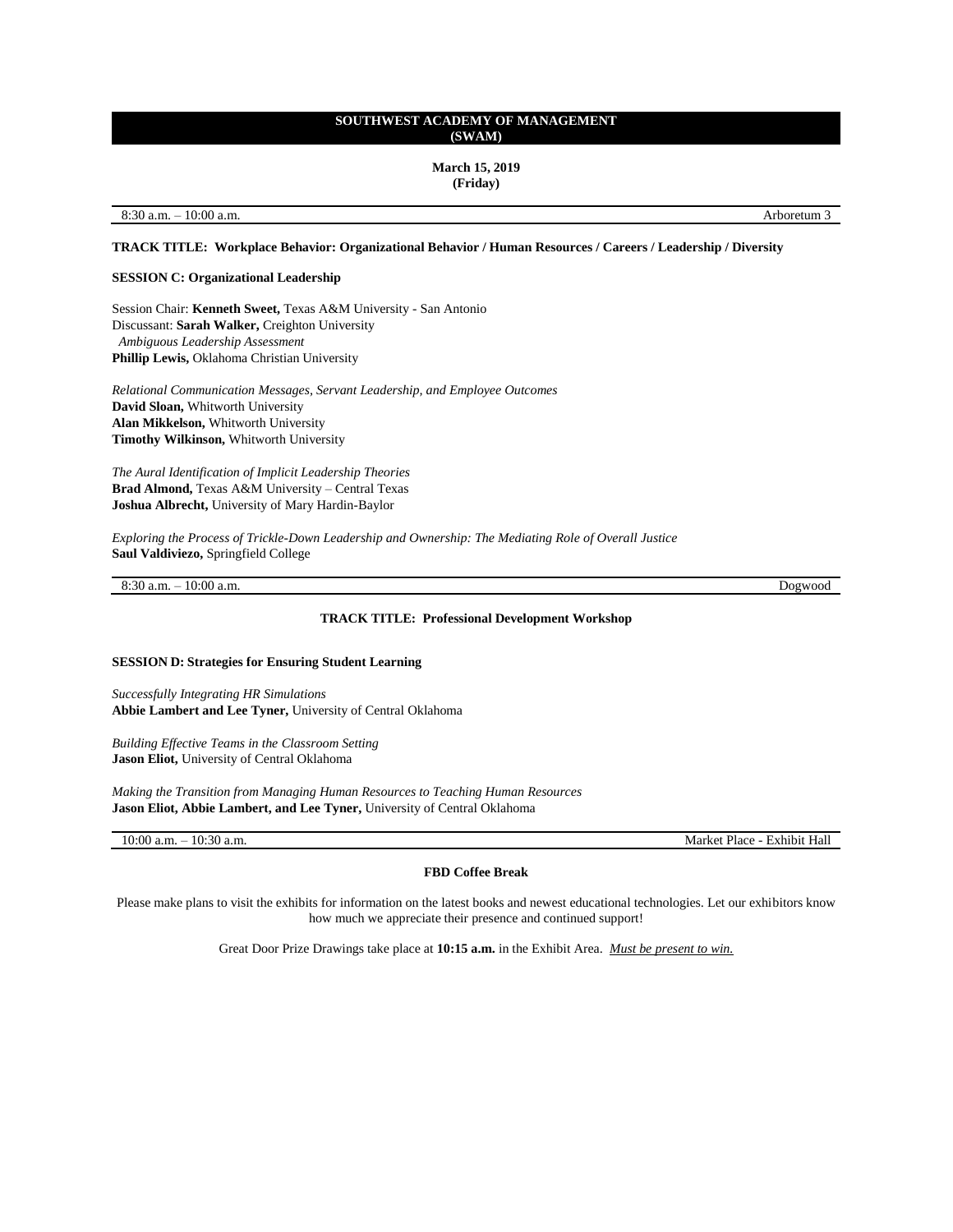**March 15, 2019 (Friday)**

10:30 a.m. – 12:00 p.m. Arboretum 1

**TRACK TITLE: Organizational Mission: Organizational Theory/Strategic Mgt. & Leadership/International Management** 

# **SESSION A: Change in the Business Environment**

Session Chair: **David Epstein,** University of Houston Downtown

*A Multi-dimensional Model of MNE Region Localization*  **Rusty Karst,** Texas A&M University - Corpus Christi

*Candace Tenbrink and Marcia Hardy. Change is the Only Constant: A Dynamic Capabilities Perspective on Artificial Intelligence* **David Epstein,** University of Houston Downtown

*Non-market Strategies to Change Institutions around Digital IP Rights: Firms' Response to Digital Piracy*  **Aaron McDonald,** University of Oregon

*A Conceptual Integration and Development of a Comprehensive Model of Perceived Environmental Uncertainty: A Spinning Wheel for Managers* **Leonard Love,** Texas A&M University-San Antonio **Douglas Carter,** Texas A&M University-San Antonio

10:30 a.m. – 12:00 p.m. Arboretum 2

# **TRACK TITLE: The Single Business Enterprise: Entrepreneurship / Small Business / Family Business / Innovation**

#### **SESSION B: Integrating Entrepreneurship: Digitization, Innovation & Accountability**

Session Chair: **Manjula Salimath,** University of North Texas Discussant: **Ifeoluwa Tobi Popoola,** McMurray University

*Driving Organizational Innovation as a Form of Intrapreneurship Within the Context of Small Businesses*  **Sonia Aguilar,** Fort Hays State University **Ed Vengrowski,** Fort Hays State University **Robert Lloyd,** Fort Hays State University

*Digital Affordances, Traditional Enablers, and Defining the Rural Entrepreneurial Ecosystem* **Robert Lloyd,** Fort Hays State University **Ed Vengrowski,** Fort Hays State University

*Entrepreneurial Accountability: Implications for Researching Entrepreneurship in Montenegro*  **Ifeoluwa Tobi Popoola,** McMurry University **Rajko Novicevic,** Faculty for Business Economics **Stuart Schafer,** University of Mississippi